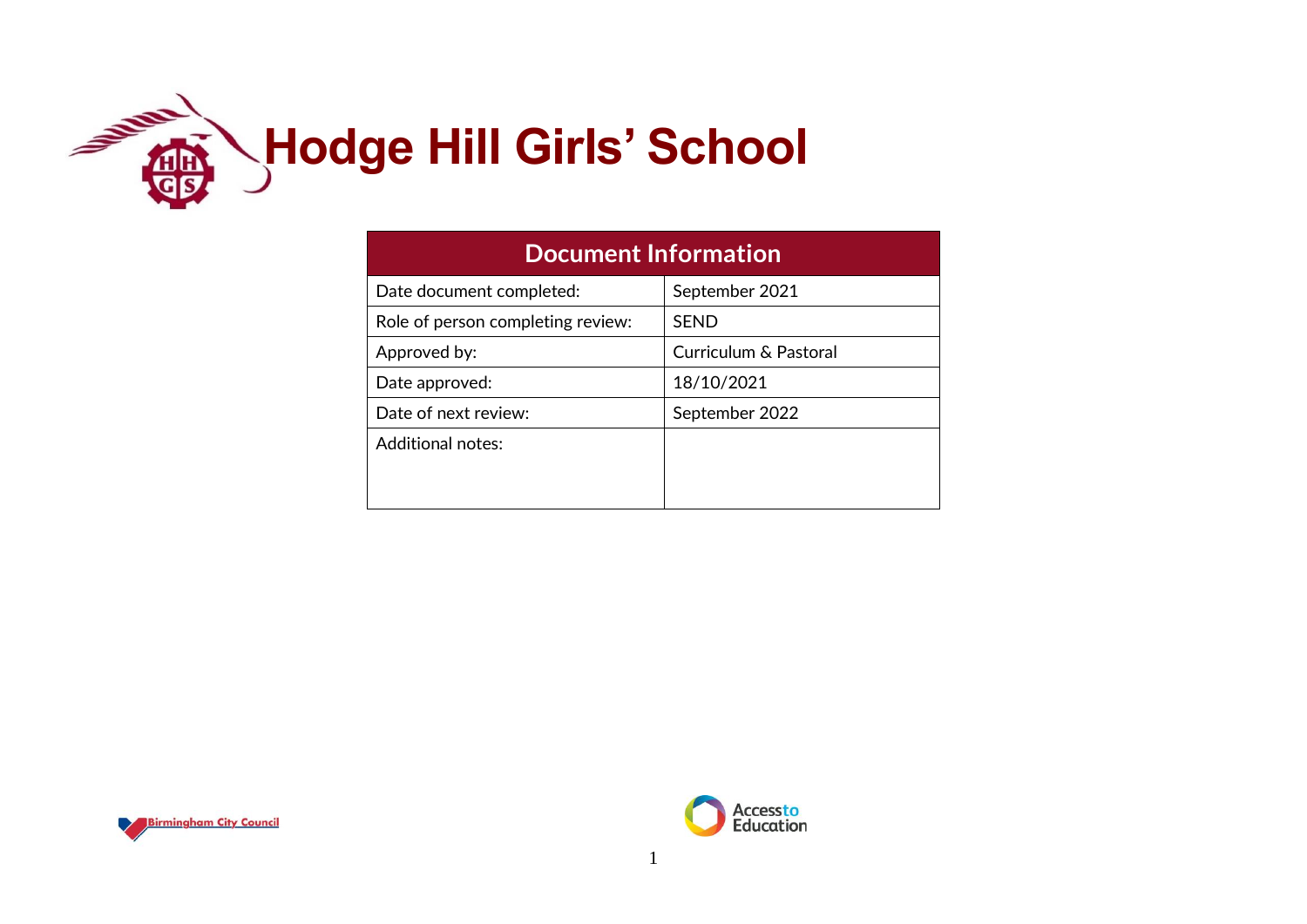## **Accessibility Plan School Name Hodge Hill Girls School Dates: From 01/09/2021 To 01/09/2022**

| <b>Outcomes</b>                                                                       | <b>Accessibility</b><br><b>Planning Code</b><br><b>C- Curriculum</b><br><b>E- Environment</b><br>I-Information |                                                                                                                                                                                                                | <b>Actions</b> | <b>Evidence</b>                | <b>Dates</b>                                                                                                        |                                   |
|---------------------------------------------------------------------------------------|----------------------------------------------------------------------------------------------------------------|----------------------------------------------------------------------------------------------------------------------------------------------------------------------------------------------------------------|----------------|--------------------------------|---------------------------------------------------------------------------------------------------------------------|-----------------------------------|
| for groups of children<br>and young people                                            |                                                                                                                | <b>What/How</b>                                                                                                                                                                                                | Lead           | <b>Resources</b>               |                                                                                                                     | (From<br>and to)                  |
| To improve access for<br><b>Pupils with SEND.</b>                                     | C, I, E                                                                                                        | <b>Explore how the</b><br>$\bullet$<br><b>SENCo can be</b><br>part of the<br>environmental<br>safety audit.<br>To explore how<br>$\bullet$<br>students with a<br>disability report<br>safeguarding<br>concerns | <b>SCL</b>     | <b>Time</b><br><b>Staffing</b> | <b>Observation</b><br><b>Student voice</b>                                                                          | <b>Autumn</b><br>$2021 -$<br>2022 |
|                                                                                       | C                                                                                                              | <b>To ensure</b><br>$\bullet$<br>pupils are aware<br>of a SEND home<br>work club for<br>students with<br>additional needs<br>and enhance<br>profile within<br>school.                                          | <b>SCL</b>     | <b>Staffing</b>                | <b>Progress data</b><br><b>Intervention evaluation</b><br><b>Pupil voice</b>                                        | <b>Autumn</b><br>$2021 -$<br>2022 |
| To improve access for<br><b>Pupils with</b><br>communication and<br>interaction needs | C, E, I                                                                                                        | To complete an<br>$\bullet$<br>audit to ensure<br>that all new staff<br>are trained in<br>tier one ASD<br>training.                                                                                            | <b>RON</b>     | <b>Time</b>                    | <b>Progress data</b><br><b>Pupil voice</b><br><b>Parent voice</b><br><b>Teacher feedback</b><br><b>Audit sheets</b> | <b>Autumn</b><br>2021             |



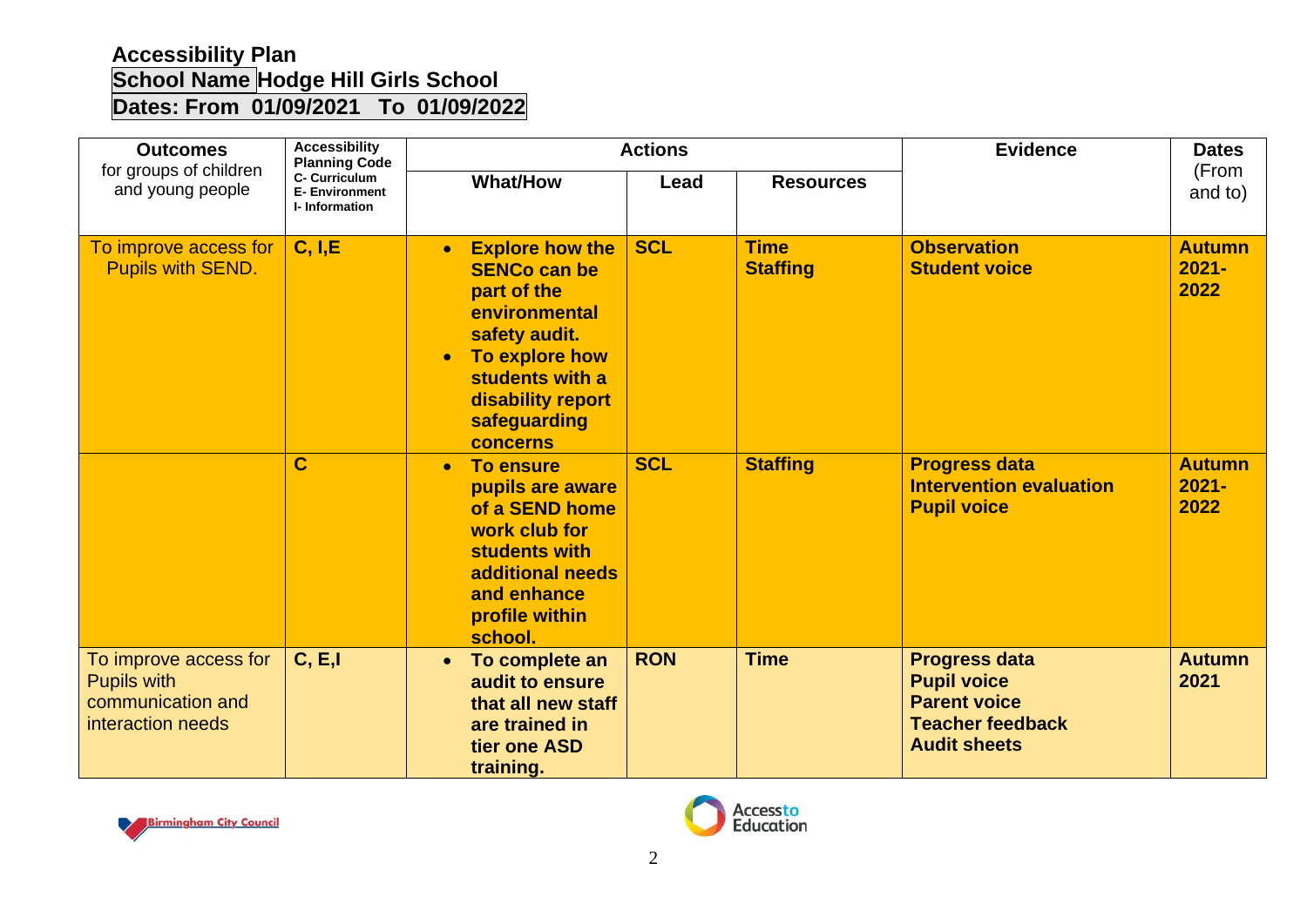|                                                                       |         | To organise tier<br>$\bullet$<br>one training for<br>any staff who<br>have not had<br>the training.<br>To assess<br>$\bullet$<br>whether there is<br>a need for some                             | <b>RON</b>                 | <b>Time</b><br><b>Staff</b><br><b>Time</b>                                     |                     | <b>Autumn</b><br>$2021 -$<br>2022                  |
|-----------------------------------------------------------------------|---------|--------------------------------------------------------------------------------------------------------------------------------------------------------------------------------------------------|----------------------------|--------------------------------------------------------------------------------|---------------------|----------------------------------------------------|
|                                                                       |         | staff to be<br>trained at tier 2<br><b>ASD training.</b>                                                                                                                                         |                            |                                                                                |                     |                                                    |
|                                                                       |         | To provide tier 2<br>$\bullet$<br>training as<br>appropriate.                                                                                                                                    | <b>RON</b>                 | <b>Time</b><br><b>External trainer</b>                                         |                     |                                                    |
|                                                                       |         | <b>Ensure that</b><br>$\bullet$<br>arrangements<br>are in place so<br>that thorough<br>liaison with<br>outside<br>agencies for<br>students with<br><b>SLN can access</b><br>external<br>support. | <b>SCL</b>                 | <b>External</b><br>agencies<br><b>Assessment of</b><br>needs<br><b>Funding</b> |                     |                                                    |
| To improve access, for<br>children with sensory<br>and physical needs | E, C, I | To ensure that<br>$\bullet$<br>all external<br>steps are clearly<br>marked and<br>checked on an<br>annual basis.                                                                                 | <b>RE</b>                  | <b>Paint</b><br><b>Time</b>                                                    | <b>Audit sheets</b> | <b>Autumn</b><br>$2021 -$<br><b>Autumn</b><br>2022 |
|                                                                       |         | <b>Maintain the</b><br>physical access                                                                                                                                                           | $RE -$<br><b>Levelling</b> | <b>Contractors</b><br><b>Funding</b>                                           | <b>Audit sheets</b> |                                                    |



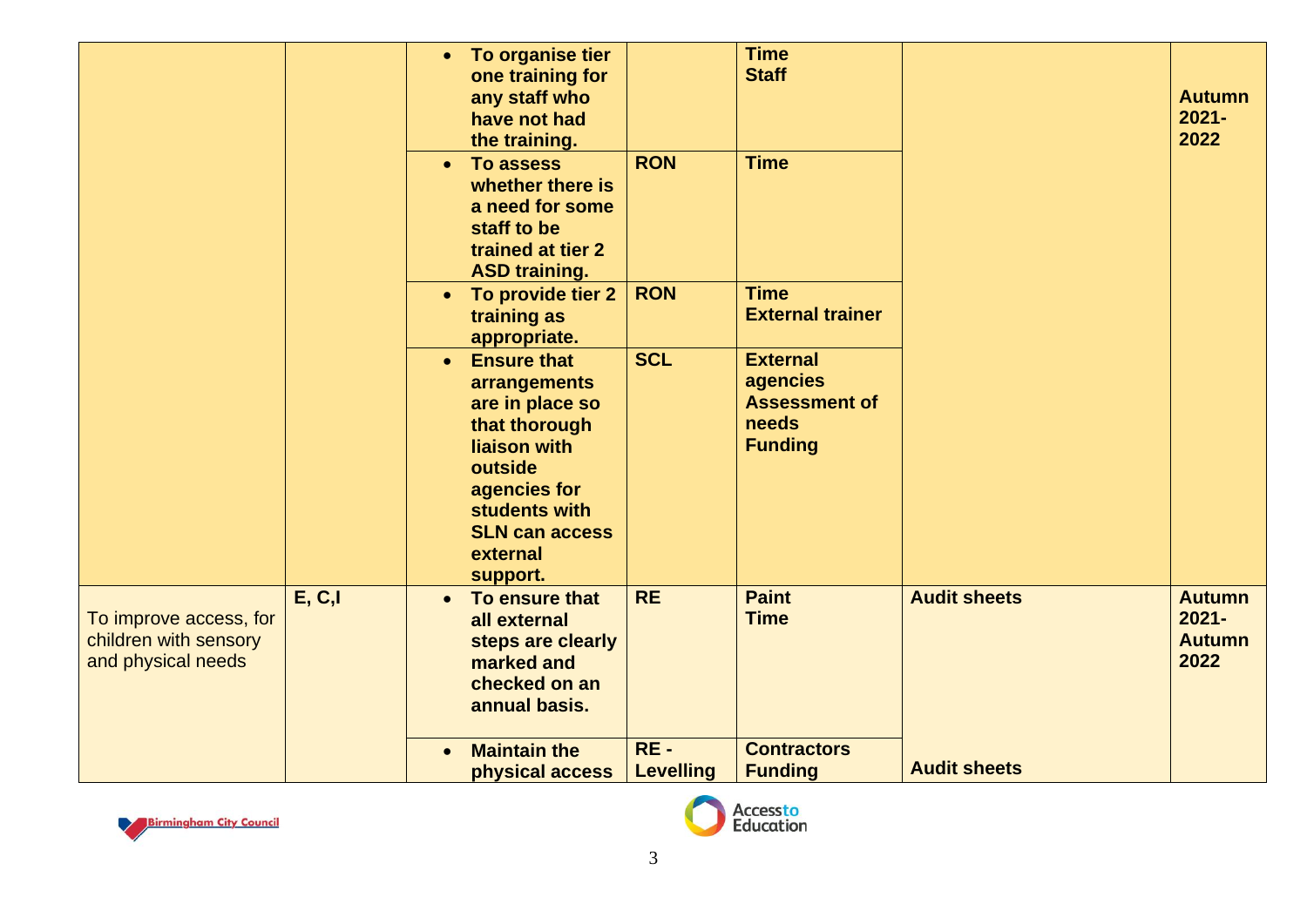| to the Astro turf<br>area.<br><b>Ramp access</b><br>$\bullet$<br>availability for<br>pupils attending<br><b>PE</b>                                                                                                                                                                 | out the<br>step in the<br>lower gym<br>RE-<br>ensuring<br>ramp is<br>available<br>for pupils |                                            |                            |                                               |
|------------------------------------------------------------------------------------------------------------------------------------------------------------------------------------------------------------------------------------------------------------------------------------|----------------------------------------------------------------------------------------------|--------------------------------------------|----------------------------|-----------------------------------------------|
| <b>To maintain</b><br>$\bullet$<br>personal care<br>plans and<br>ensure staff<br>arrangements<br>are in place                                                                                                                                                                      | <b>SCL</b>                                                                                   | <b>Time/Staff</b>                          | <b>Pupil Support Plans</b> |                                               |
| To develop and<br>$\bullet$<br>maintain regular<br>communication<br>with the<br>physiotherapist<br>to ensure<br>students with<br>physical<br>difficulties get<br>the support that<br>they need.<br><b>Bespoke</b><br>support plans<br>created to<br>ensure needs<br>are being met. | <b>SCL/</b><br><b>PDSS</b>                                                                   | <b>Time / External</b><br>agencies         | <b>Pupil Support Plans</b> | <b>Autumn</b><br>2021                         |
| To maintain and<br>$\bullet$<br>ensure staff<br>training is given<br>regularly on                                                                                                                                                                                                  | <b>SCL/HI</b><br><b>Team</b><br><b>Contract</b>                                              | <b>Time</b><br><b>External</b><br>agencies | <b>INSET training</b>      | <b>Training</b><br><b>Days</b><br><b>Sept</b> |



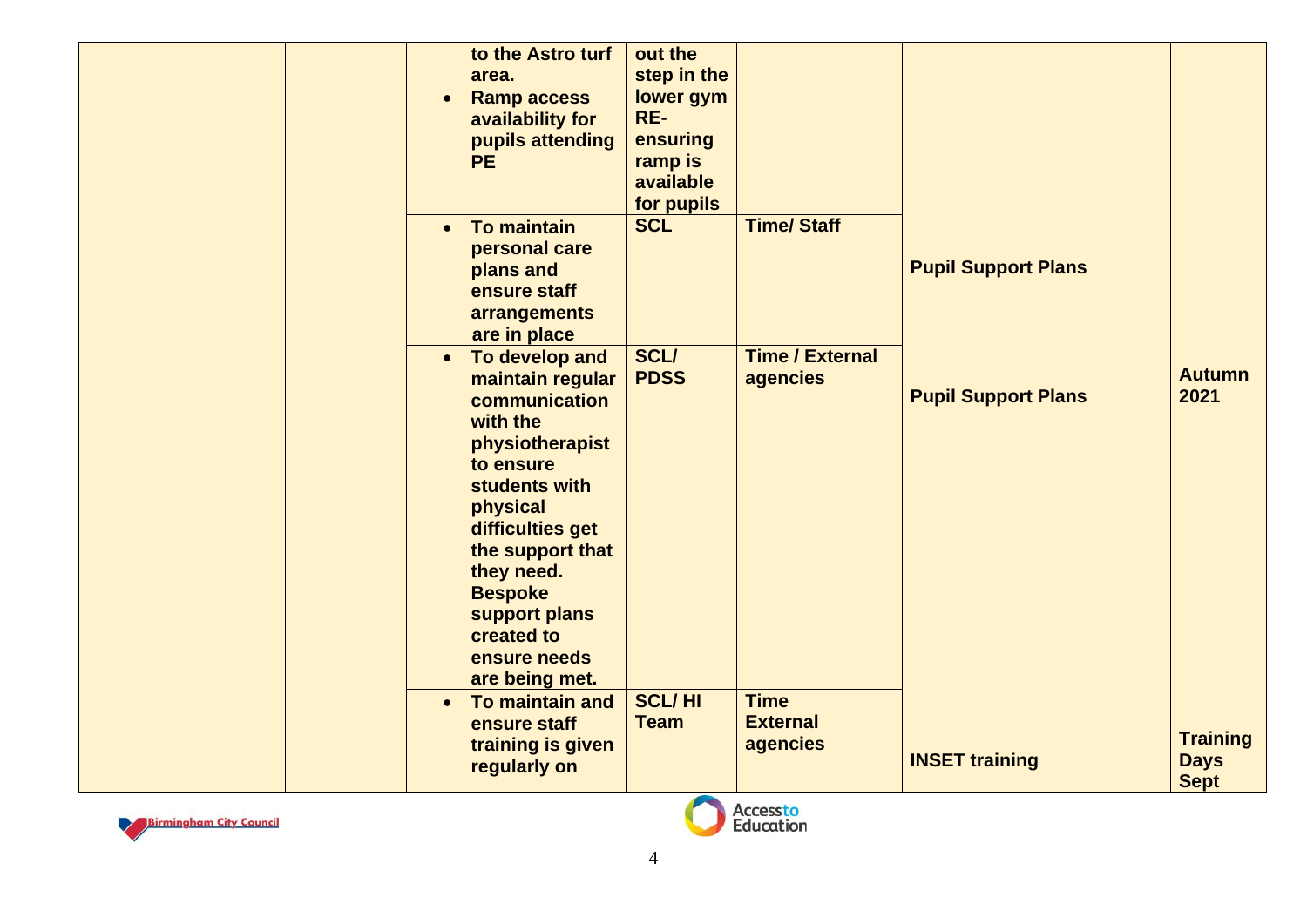|                                                                        |         |           | how to use with<br>pupils the use<br>of the school<br>loop system for<br>students with<br>hearing<br>impairment                                                                                                              |              |                                |                                                        | 2021<br>(annual)<br><b>Regular</b><br>updates<br>on<br>changes<br>through |
|------------------------------------------------------------------------|---------|-----------|------------------------------------------------------------------------------------------------------------------------------------------------------------------------------------------------------------------------------|--------------|--------------------------------|--------------------------------------------------------|---------------------------------------------------------------------------|
|                                                                        |         | $\bullet$ | To liaise with IT<br>staff to ensure<br>all staff who<br>work/teach<br>students with<br>additional needs<br>are trained in<br>the use of all the<br>latest/up to date<br>technologies.                                       | <b>SC/PH</b> | <b>Time</b><br><b>Training</b> | <b>Training record sheet</b>                           | out year                                                                  |
| To improve access for<br>children with cognition<br>and learning needs | C, E, I | $\bullet$ | To improve the<br>identification of<br>the needs of<br><b>Pupils with C</b><br>and L by using a<br>selection of key<br>resources and<br>ensuring<br>necessary<br>training is<br>obtained to<br>support the<br>interventions. | <b>SCL</b>   | <b>Time</b><br><b>Training</b> | Training record for staff,<br>Data assessment analysis | <b>Autumn</b><br>$2021 -$<br>2022                                         |
|                                                                        |         | $\bullet$ | To ensure that<br>students have<br>the opportunity<br>to feedback any                                                                                                                                                        | <b>SCL</b>   | <b>Time</b><br><b>Training</b> | <b>Pupil voice and reviews</b>                         | <b>Termly</b><br>$2021 -$<br>2022                                         |